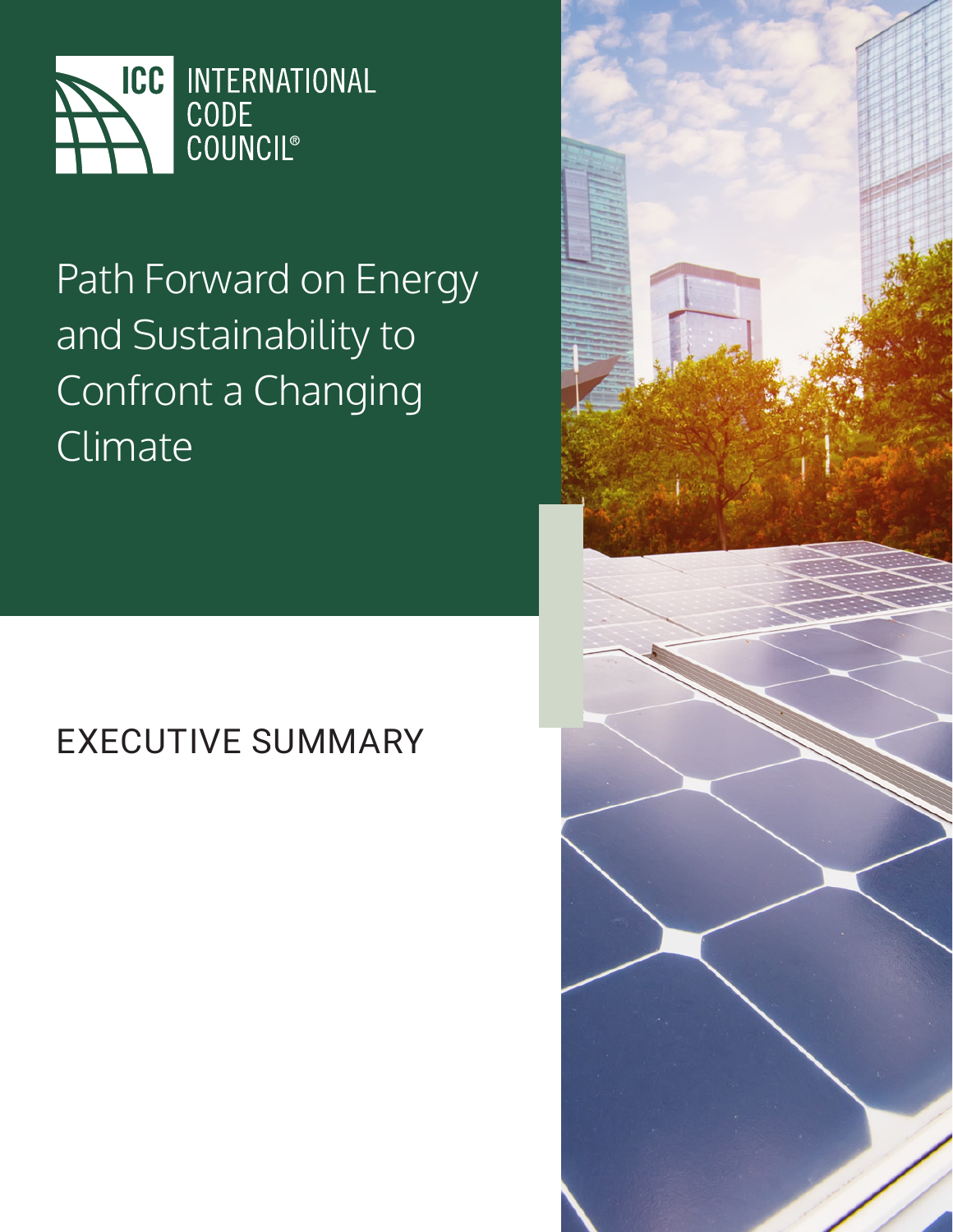

Concern is growing in communities around the world about the impacts of a changing climate. Leaders are looking for strategies to support increased energy efficiency and reduced greenhouse gas (GHG) emissions to meet their policy goals. At the same time, consumers are seeking more energy efficient and sustainable homes.

Over the past year, the International Code Council has collected and assessed feedback from members and the public to inform a new framework for promoting energy efficiency. The Code Council will build on the technical solutions provided by the International Energy Conservation Code (IECC), International Residential Code (IRC), and International Green Construction Code (IgCC) to create a portfolio of advanced mitigation solutions to battle the impacts of our changing climate. This portfolio will provide a menu of options for jurisdictions, from a strong and increasing set of minimum requirements, to pathways to net zero energy and additional greenhouse gas reduction policies.

The IECC is central to this objective. It establishes a minimum set of requirements and serves as the basis for the formulation of additional tools that meet the policy needs of all levels of governments and the private sector entities that have set energy, GHG emissions and cost saving targets. To meet this objective, the development process for the IECC will use the Code Council's standards development procedures in order to allow for more in-depth scientific and economic deliberations, quicker progress to meeting public and private sector goals, and the development of a broader consensus that will support wider application and adoption.

The International Code Council has a long and respected history in administering a standards development process and is accredited by the American National Standards Institute (ANSI) as a standards developing organization (SDO) that adheres to ANSI's Essential Requirements for openness, balance, consensus and due process. Energy codes developed under the standards process are widely adopted and used across the United States. In fact, every state that adopts energy codes statewide—except two states with homegrown codes—has adopted an energy standard as a or the compliance path to meeting adopted energy codes.

The 2024 IECC will start from the content of the 2021 IECC, building on prior successes including an increase of efficiency requirements by about 40%, or an average of 8% a cycle from 2006 to 2021, allowing the IECC to remain a strong avenue for communities to reach their energy efficiency and sustainability goals globally. The scope and intent of the 2024 IECC and editions moving forward will be updated to reflect the following commitments:

- The IECC will continue to be updated on a three-year cycle and each edition will increase efficiency over the prior edition;
- The code will include pathways leading to the achievement of zero energy buildings presently and by 2030;
- The code may include non-mandatory appendices incorporating energy efficiency and greenhouse gas reduction resources including for electric vehicle charging, electrification and embodied carbon;
- The code's minimum efficiency requirements will be strengthened each edition based on a balancing test [supported](https://www.portman.senate.gov/newsroom/press-releases/business-efficiency-leaders-praise-portman-shaheen-legislation-reduce) [by energy efficiency advocates and the building industry](https://www.portman.senate.gov/newsroom/press-releases/business-efficiency-leaders-praise-portman-shaheen-legislation-reduce) and passed by both the U.S. House and Senate;
- The development committees will be informed by insight from a newly established Energy and Carbon Advisory Council made up of public and private sector leaders.

Governments continue to have the ultimate say on whether to adopt or amend model codes.

The IECC Development Committees (Residential and Commercial) will be appointed solely by the Code Council Board of Directors and will represent a variety of perspectives and building science expertise. The committees will include representatives from nine interest categories, including diverse representation within those categories. Recognizing the important role of governments in the adoption and use of the IECC, the framework ensures that government officials continue to have a leading voice. One third of committee membership and the voting committee chairs will represent the government regulatory category. Committee membership will be determined through an open nominations process with no seats reserved for organizations. Committee membership will represent a diversity of climate zones, organization sizes, businesses, and jurisdictions, and a range of experience in building types and energy efficiency strategies.